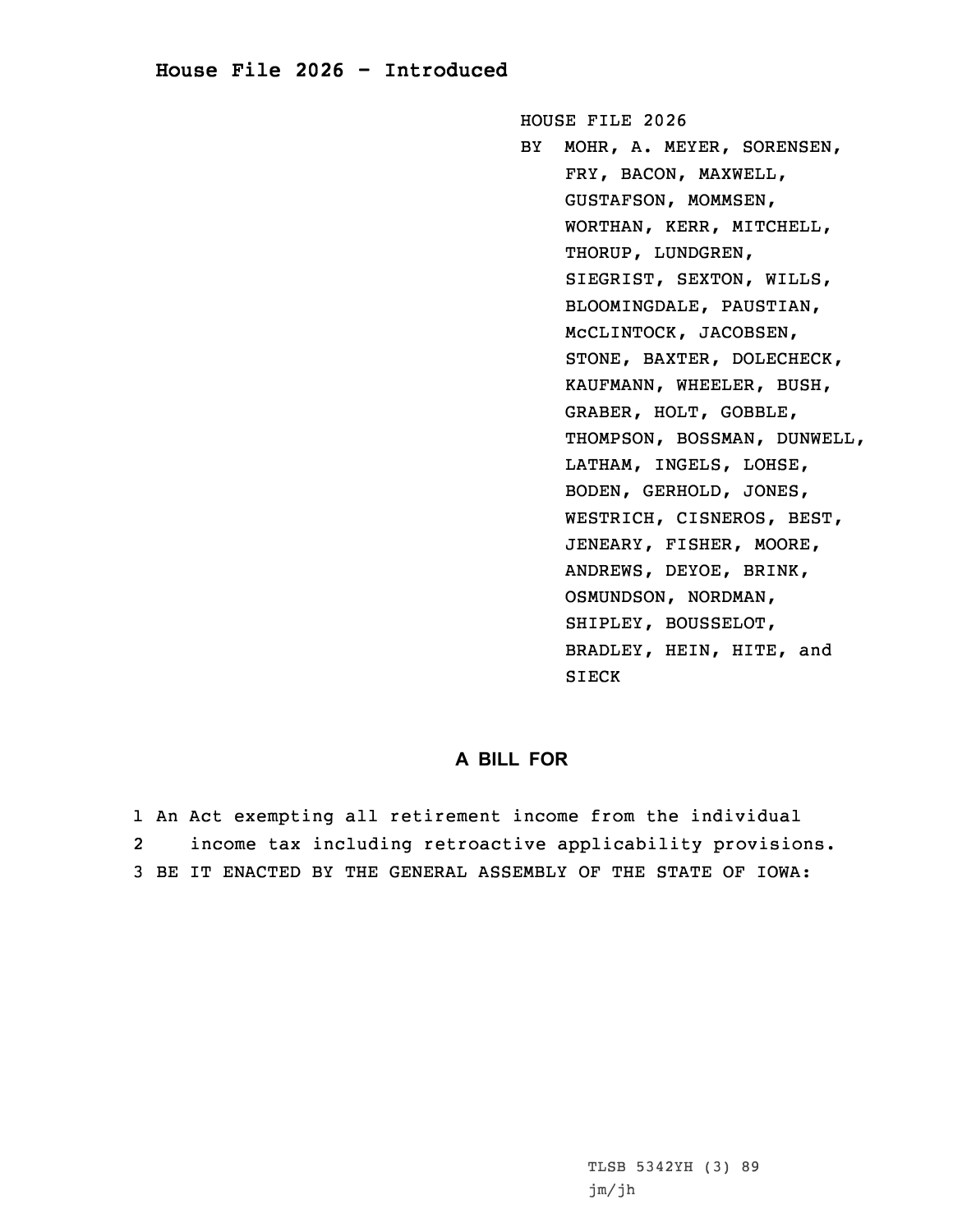1 Section 1. Section 422.5, subsection 3, paragraph a, Code 2 2022, is amended to read as follows:

 *a.* The tax shall not be imposed on <sup>a</sup> resident or nonresident whose net income, as defined in [section](https://www.legis.iowa.gov/docs/code/2022/422.7.pdf) 422.7, is thirteen thousand five hundred dollars or less in the case of married persons filing jointly or filing separately on <sup>a</sup> combined return, heads of household, and surviving spouses or nine thousand dollars or less in the case of all other persons; but in the event that the payment of tax under this [subchapter](https://www.legis.iowa.gov/docs/code/2022/422.pdf) would reduce the net income to less than thirteen thousand five hundred dollars or nine thousand dollars as applicable, then the tax shall be reduced to that amount which would result in allowing the taxpayer to retain <sup>a</sup> net income of thirteen thousand five hundred dollars or nine thousand dollars as applicable. The preceding sentence does not apply to estates or trusts. For the purpose of this [subsection](https://www.legis.iowa.gov/docs/code/2022/422.5.pdf), the entire net income, including any part of the net income not allocated 18 to Iowa, shall be taken into account. For purposes of this 19 subsection, net income includes, except all amounts of pensions 20 or other retirement income, except for military retirement pay excluded under section 422.7, subsection 31A, paragraph *"a"*, or section 422.7, [subsection](https://www.legis.iowa.gov/docs/code/2022/422.7.pdf) 31B, paragraph *"a"* subsection 31, received from any source which is not taxable under this 24 subchapter as a result of the government pension exclusions in section 422.7, or any other state law. If the combined net income of <sup>a</sup> husband and wife exceeds thirteen thousand five hundred dollars, neither of them shall receive the benefit of this [subsection](https://www.legis.iowa.gov/docs/code/2022/422.5.pdf), and it is immaterial whether they file <sup>a</sup> joint return or separate returns. However, if <sup>a</sup> husband and wife file separate returns and have <sup>a</sup> combined net income of thirteen thousand five hundred dollars or less, neither spouse shall receive the benefit of this paragraph, if one spouse has <sup>a</sup> net operating loss and elects to carry back or carry forward the loss as provided in section 422.9, [subsection](https://www.legis.iowa.gov/docs/code/2022/422.9.pdf) 3. <sup>A</sup> person who is claimed as <sup>a</sup> dependent by another person as defined in

-1-

LSB 5342YH (3) 89 jm/jh 1/4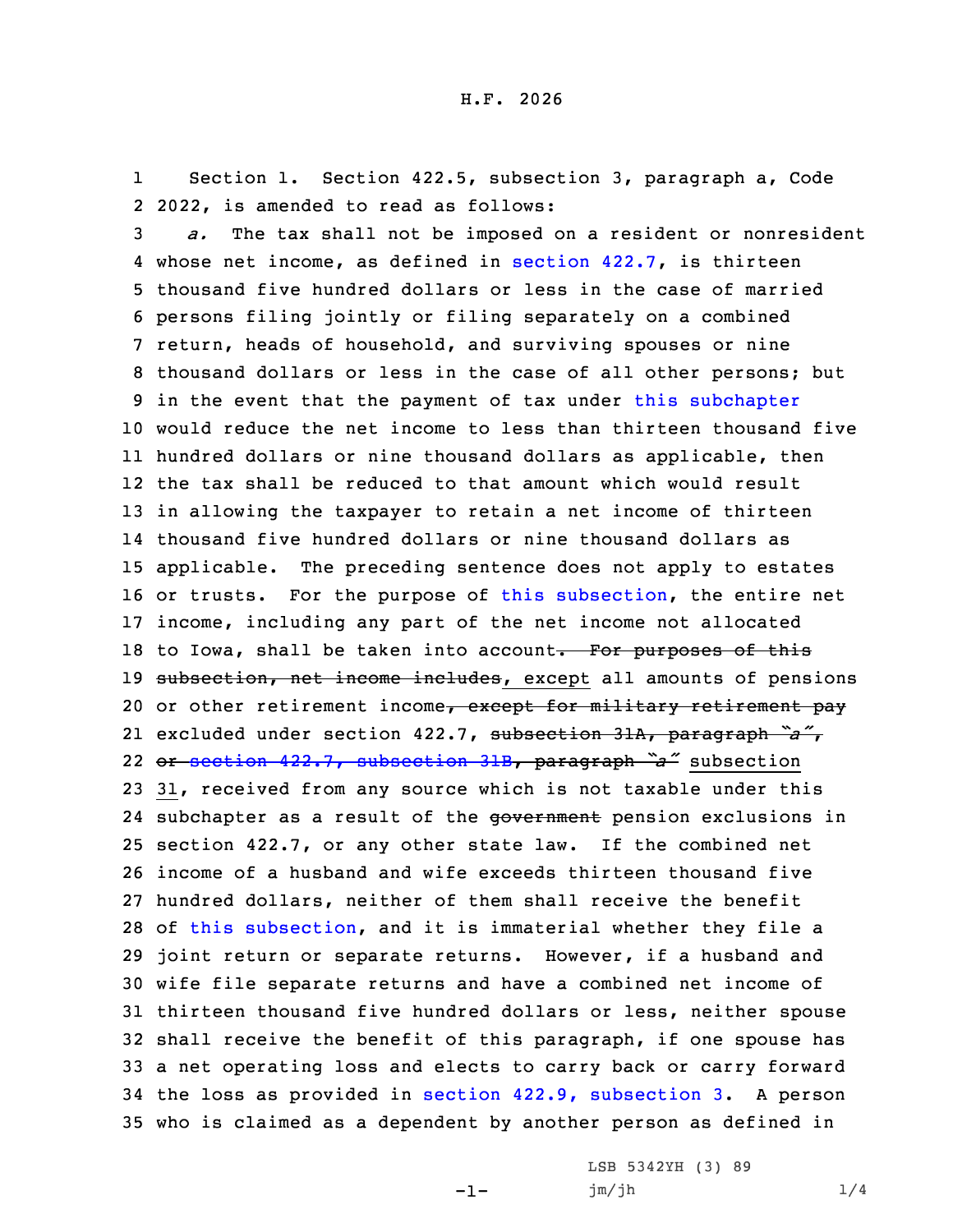section 422.12 shall not receive the benefit of this [subsection](https://www.legis.iowa.gov/docs/code/2022/422.5.pdf) if the person claiming the dependent has net income exceeding thirteen thousand five hundred dollars or nine thousand dollars as applicable or the person claiming the dependent and the person's spouse have combined net income exceeding thirteen thousand five hundred dollars or nine thousand dollars as applicable.

8 Sec. 2. Section 422.5, subsection 3B, paragraph a, Code 9 2022, is amended to read as follows:

 *a.* The tax shall not be imposed on <sup>a</sup> resident or nonresident who is at least sixty-five years old on December 31 of the tax year and whose net income, as defined in section 422.7, is thirty-two thousand dollars or less in the case of married persons filing jointly or filing separately on <sup>a</sup> combined return, heads of household, and surviving spouses or twenty-four thousand dollars or less in the case of all other persons; but in the event that the payment of tax under this subchapter would reduce the net income to less than thirty-two thousand dollars or twenty-four thousand dollars as applicable, then the tax shall be reduced to that amount which would result in allowing the taxpayer to retain <sup>a</sup> net income of thirty-two thousand dollars or twenty-four thousand dollars as applicable. The preceding sentence does not apply to estates or trusts. For the purpose of this [subsection](https://www.legis.iowa.gov/docs/code/2022/422.5.pdf), the entire net income, including any part of the net income not allocated to Iowa, 26 shall be taken into account. For purposes of this [subsection](https://www.legis.iowa.gov/docs/code/2022/422.5.pdf), 27 net income includes, except all amounts of pensions or other 28 retirement income, except for military retirement pay excluded under section 422.7, subsection 31A, paragraph *"a"*, or section 422.7, subsection 31B, paragraph *"a"* subsection 31, received from any source which is not taxable under this [subchapter](https://www.legis.iowa.gov/docs/code/2022/422.pdf) 32 as a result of the government pension exclusions in section 422.7, or any other state law. If the combined net income of <sup>a</sup> husband and wife exceeds thirty-two thousand dollars, neither of them shall receive the benefit of this [subsection](https://www.legis.iowa.gov/docs/code/2022/422.5.pdf), and it

 $-2-$ 

LSB 5342YH (3) 89 jm/jh 2/4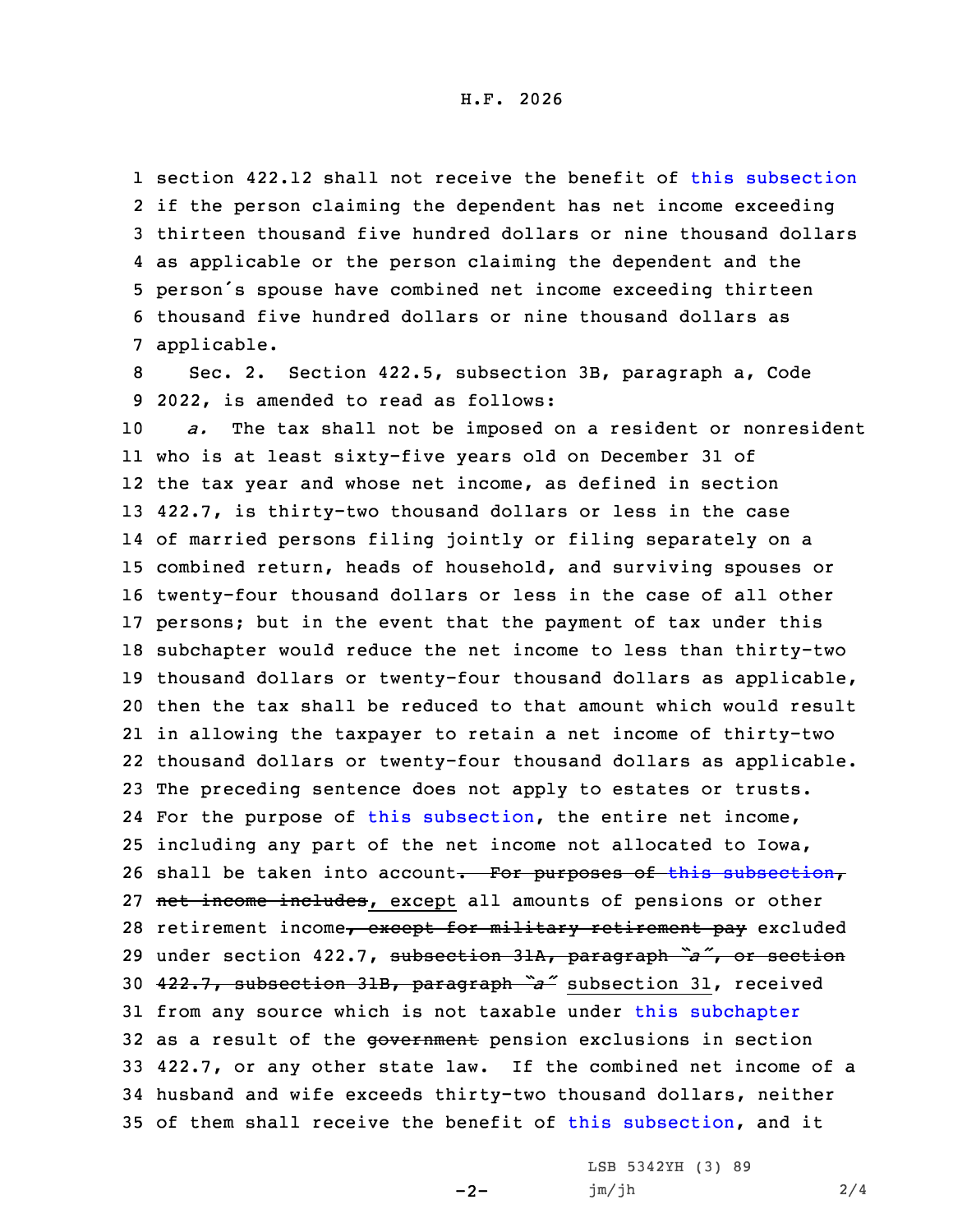is immaterial whether they file <sup>a</sup> joint return or separate returns. However, if <sup>a</sup> husband and wife file separate returns and have <sup>a</sup> combined net income of thirty-two thousand dollars or less, neither spouse shall receive the benefit of this paragraph, if one spouse has <sup>a</sup> net operating loss and elects to carry back or carry forward the loss as provided in section 422.9, subsection 3. <sup>A</sup> person who is claimed as <sup>a</sup> dependent by another person as defined in [section](https://www.legis.iowa.gov/docs/code/2022/422.12.pdf) 422.12 shall not receive the benefit of this [subsection](https://www.legis.iowa.gov/docs/code/2022/422.5.pdf) if the person claiming the dependent has net income exceeding thirty-two thousand dollars or twenty-four thousand dollars as applicable or the person claiming the dependent and the person's spouse have combined net income exceeding thirty-two thousand dollars or twenty-four thousand dollars as applicable.

15 Sec. 3. Section 422.7, subsection 31, Code 2022, is amended 16 by striking the subsection and inserting in lieu thereof the 17 following:

18 31. *a.* Subtract, to the extent included, retirement income 19 received by the taxpayer.

 *b.* For purposes of this subsection, *"retirement income"* means <sup>a</sup> governmental or other pension or retirement pay, including but not limited to defined benefit or defined contribution plans, annuities, individual retirement accounts, plans maintained or contributed to by an employer, or maintained or contributed to by <sup>a</sup> self-employed person as an employer, and deferred compensation plans or any earnings attributable to the deferred compensation plans.

28 Sec. 4. Section 422.7, subsections 31A and 31B, Code 2022, 29 are amended by striking the subsections.

30 Sec. 5. RETROACTIVE APPLICABILITY. This Act applies 31 retroactively to January 1, 2022, for tax years beginning on 32 or after that date.

 $-3-$ 

## 33 EXPLANATION

34 **The inclusion of this explanation does not constitute agreement with** <sup>35</sup> **the explanation's substance by the members of the general assembly.**

> LSB 5342YH (3) 89 jm/jh 3/4